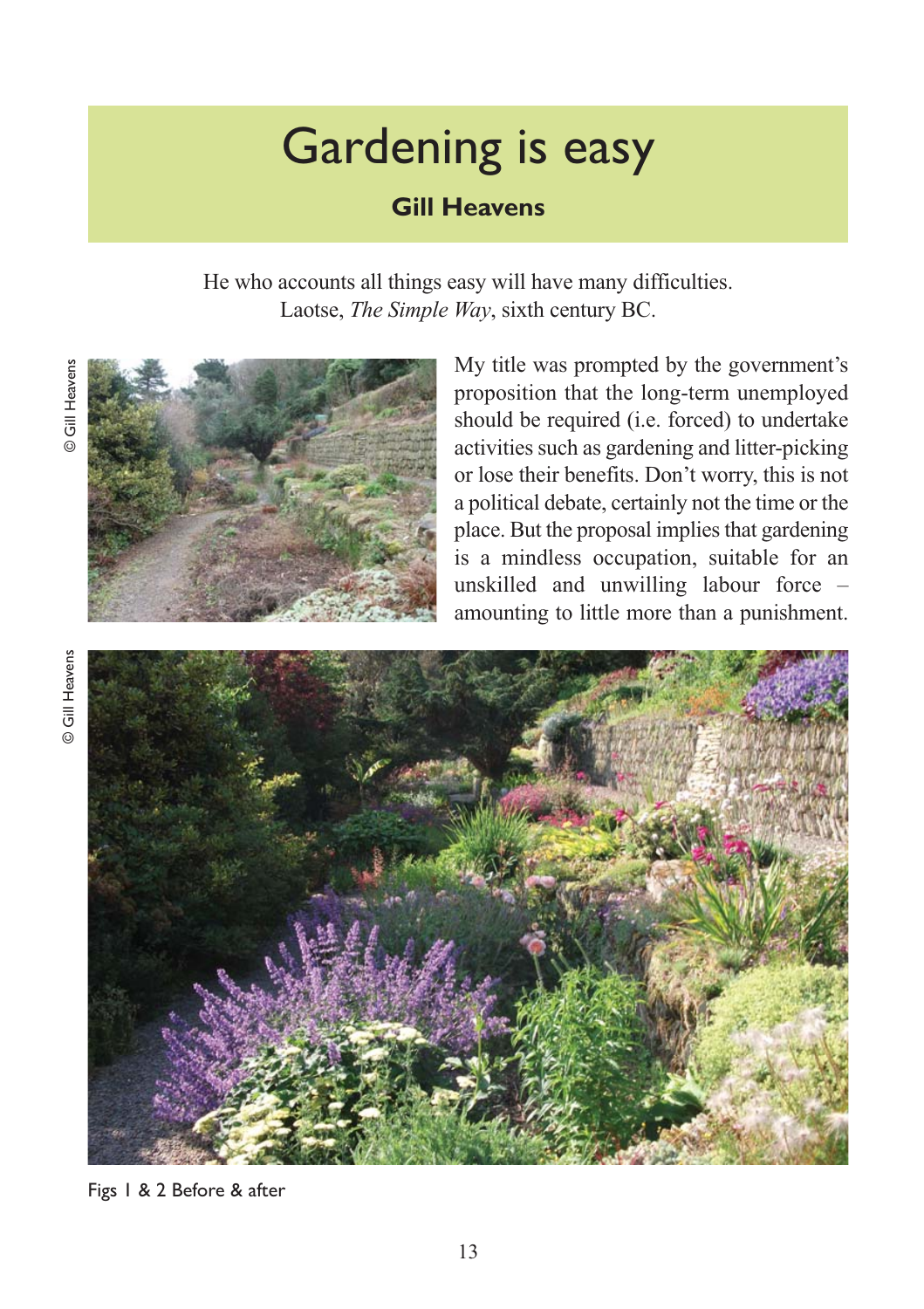I cannot speak for street cleaners, but as someone who has chosen gardening as a career it is not surprising that I find the suggestion that 'gardening is easy' less than complimentary. I believe strongly in the therapeutic advantages of gardening, and in the benefits for anyone and everyone who participates, but not because it is easy, quite the contrary. So here I'll explore how simple, or conversely not, my job is.

#### **Gardening is so much easier these days**

Our gardening world is very different from that of 50 years ago, and many of the changes have been labour saving and gardener friendly. This is just as well, as manpower is much reduced: the garden where I work originally employed eight gardeners, now we have two! Plants have been bred to be more pest- and disease-resistant, they need less support and are generally tougher creatures. No-dig systems are accepted as a viable alternative to back-breaking double digging. Machinery is less cumbersome and much easier to maintain and, especially close to my heart, to start.

On occasion, though, although aware of an easy option, one perversely chooses the more difficult route. Take the thorny issue of rose pruning. It has been well documented that taking a hedge trimmer to your floribunda offers up similar results to considered pruning with secateurs. Who am I to argue with this? Scientific trials are, I suppose, scientific trials. Personally this is anathema to me. I enjoy the meditative process of rose pruning. There is the added advantage that this annual ceremony involves more than



Fig. 3 *Isoplexis sceptrum*, crowd-pleaser but also heart-breaker.

just a quick hack – it incorporates feeding and mulching, and careful examination to detect any problems. It is all about getting down and dirty, getting to know your garden, and therefore be in a stronger position to nurture the potential contained within (figs 1 & 2).

## **Just bung in a load of plants, how hard can that be?**

The choice of plants can also dictate how easy, or otherwise, is the gardener's task. To illustrate this, I've divided plants into categories.

#### **Princesses**

In our garden we have many of these highmaintenance, delicate creatures, but I sometimes wonder if they are tougher than we are led to believe. I have been known to advocate the 'treat them mean to keep them keen' school of gardening, but usually weaken at the last moment and wrap and pamper and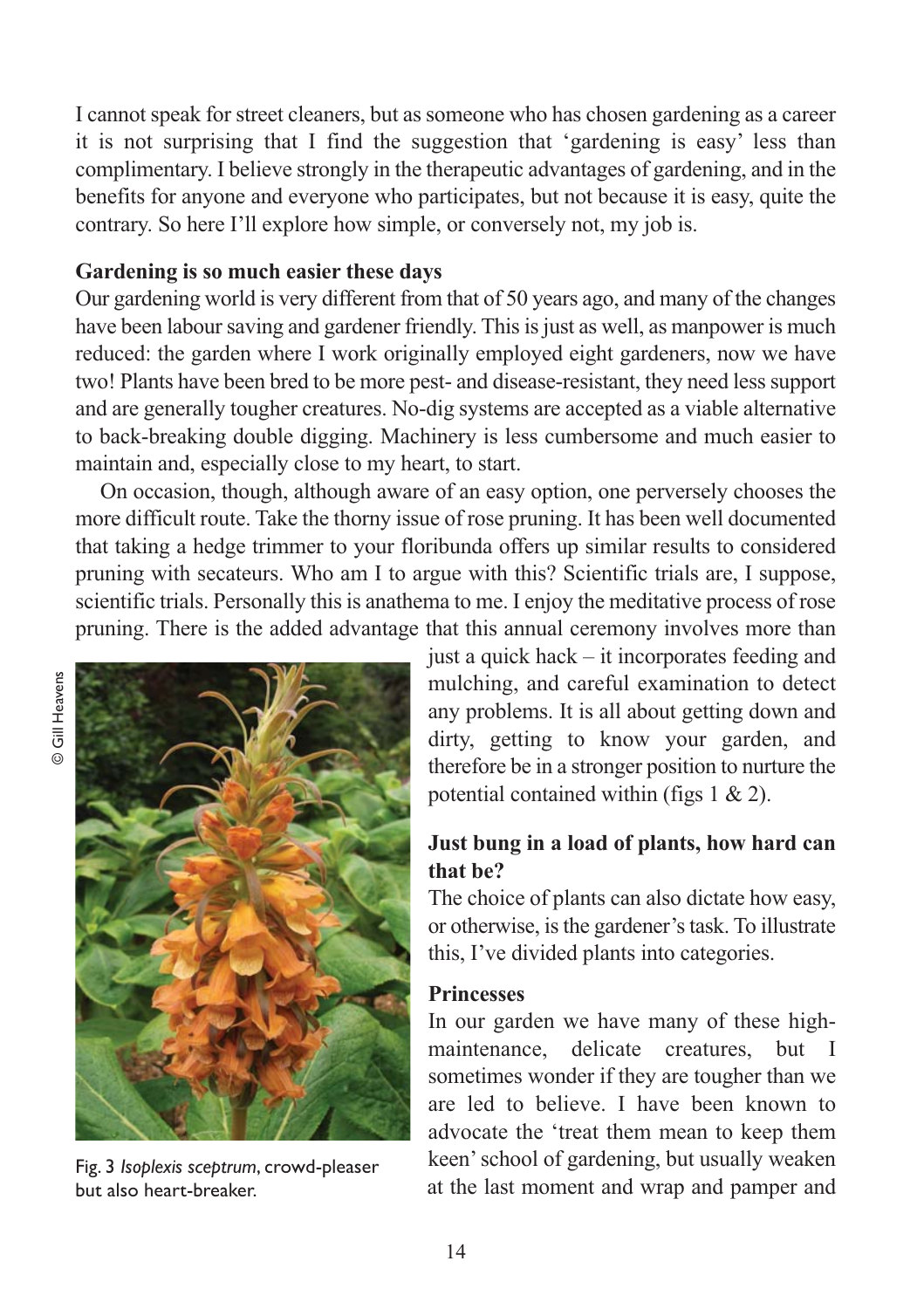© Gill Heavens **Gill Heavens** 

© Gill Heavens

ensure no peas are left under their mattresses. Often the crowd-pleasers but also the heart-breakers, such as *Isoplexis sceptrum* (fig. 3), and *Brugmansia sanguinea* (fig. 4), they are often totally inappropriate for the conditions in your garden, but still you doggedly persist.

## **Prodigal Sons**

Another high-maintenance category (rod for own back springs to mind). These are the plants which struggle and complain, are spoilt rotten, do a very good impersonation of being dead, only to send up a shoot just as all hope is lost and the spade is hovering. This growth is met with much celebration and killing of the fatted calf whilst all the DDs (see below) who have been bravely flowering away can only look on in dismay. Is it really worth the struggle? For the last three springs I have searched the base of *Erythrina*

*crista-galli* for signs of life, rejoiced when I spotted tiny buds, praised its healthy regrowth, knowing in my heart of hearts it is unlikely to recover sufficiently to flower, ever. I will continue in this vein until the winter eventually kills it. However small the potential for success, the magnitude of that success makes it worth hanging on to.

### **Gypsies**

Many, who're not in the know, would think that a horticultural certainty is that a plant will stay in the place you planted it, but this is not always the case. These travellers, such as *Berkheya purpurea* and *Verbena rigida,* pop up in spring some distance from where last seen. Although annoying, you secretly admire them for their bad behaviour and free spirit, reminding you they are not for taming. The self-seeders can create interesting plant associations, which of course you can later take the credit for. Just one example is the red grass *Uncinia uncinata rubra*, which has very tastefully located itself amongst *Cotula hispida* (fig. 5).

## **Dependable Doras**

Where would we be without the DDs!

Fig. 4 *Brugmansia sanguinea*





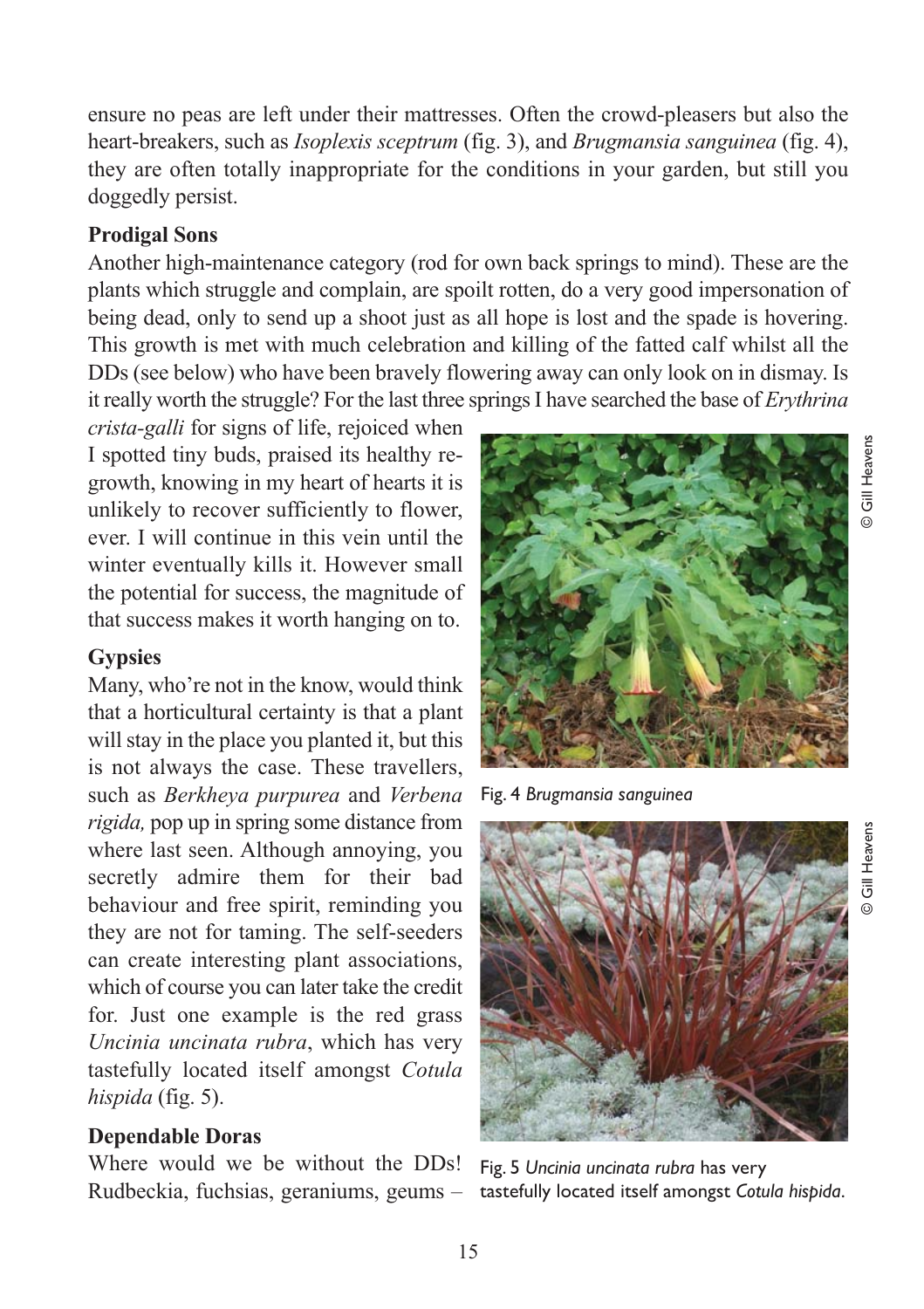they are the steady, reliable plants that the gardener couldn't do without. They are the plants that make our life easy by just getting on with it, none more so than my favourite annual, the cosmos (fig. 6). They always perform, never complain and are truly simple to garden with.

## **The Punk Rockers**

Well here we are back to the difficult, difficult and some might say evil. They include *Yucca gloriosa*, *Rubus cockburnianus* and *Agave americana*. I view them through slitted eyes, and threaten and curse as invariably they spike me, however careful I am. They occupy the most untidy places in the garden – there are few volunteers to upkeep these areas. An easy solution involves a spade, but on reflection they provide good structure and interesting focal points, so have a stay of execution for the time being. They do not, however, make life any easier for the gardener.

## **The Sacred Cows**

These are the self-seeders we haven't got the heart to pull up. They include foxgloves, eschscholtzias, *Corydalis cheilanthifolia* (fig. 7) and *Geranium palmatum*. They are greeted with "How on earth did you get there? Well, you might as well stay". Of course you need the knowledge to identify the seedlings correctly, and these invaders must be managed effectively to contain their striving for world domination. A little chaos is a good thing, but it is a fine line, easily crossed, into total anarchy.

## **The Thugs**

© Gill Heavens

They come in various guises and, of course, one gardener's thug is another's useful



Fig. 6 *Cosmos*, my favourite annual, frames the view.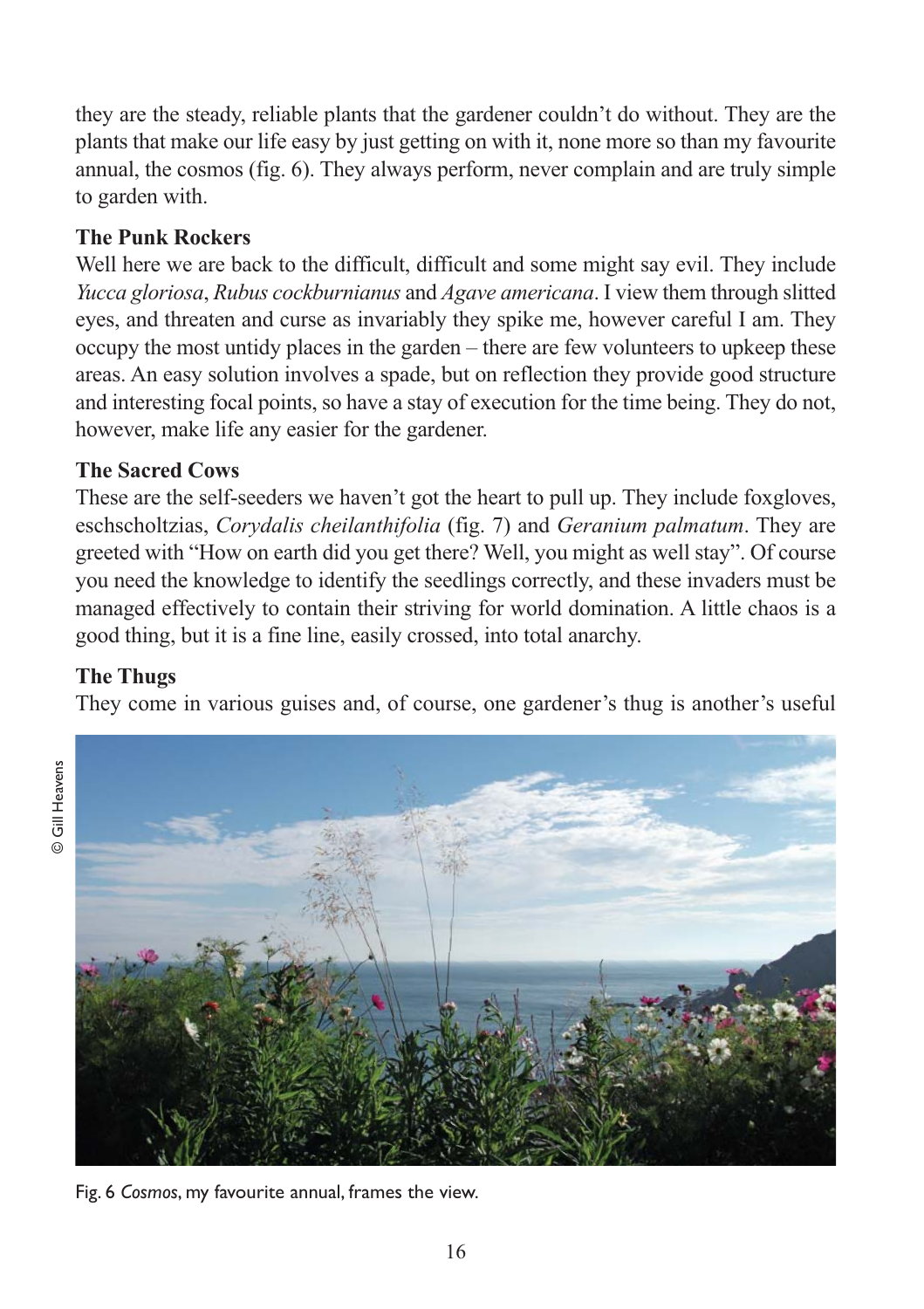ground cover. The rogues we grow here include *Physostegia virginiana* 'Rosea' and *Lysimachia clethroides*, both of which we pass to friends in exchange for a signed disclaimer.

#### **Chuck about a few seeds**

Propagation can range from the near impossible, with seeds requiring smoke treatment, exact temperatures and the patience of a saint, to those which are, quite frankly, embarrassingly easy. Blackcurrant prunings pushed around plants as a deer deterrent root with ease, cosmos (teacher's pet) seedlings fly up in a matter of days. The two extremes serve different functions. The more obliging allow cheap and rapid clothing of the garden; the awkward give satisfaction that the former just can't provide. However, nature always has a way to show who is boss. Last season I crowed about the *Hedychium coccineum* 'Tara' seedlings I had propagated. A few weeks later, while I was weeding around the parent, seedlings in abundance cocked a snook at me!

#### **Books/TV programmes, it's all in there**

The way gardening is presented by the media has an enormous influence on the image of gardening. Gardening television programmes show everything at breakneck speed; I have even seen televised gardening competitions (a weird concept in itself) including activities against the clock. In reality even the fittest of us would be exhausted after an hour working at this rate, needing a lie down in a cosy potting shed with a large glass of something medicinal.

It is true that gardening is not rocket science: give a plant what it wants and it will undoubtedly perform. But there's the rub – what does it want, what is it telling you? Gardens are not natural environments for most of the plants we try to grow. It can be a battle to provide what a plant from Drakensberg, South Africa requires (cold, dry

winters; hot, wet summers) in North Devon (wet, sometimes cold, winters; wet, sometimes warm, summers). *Moraea huttonii* and *Scabiosa drakensbergensis* have thrived here, and, although the watsonias look a bit ropey after the winter, they have all survived. But for every gain there is invariably a loss, and the moment an inkling of complacency trickles into your consciousness disaster is inevitable.

People do not become gardening experts by reading the Sunday supplements or even by studying scientific tomes late into the night. People become good gardeners by gardening. It is the end result that is paramount, and of course you are only as good as your last season. It is



Fig. 7 *Corydalis cheilanthifolia*, a useful self-seeder.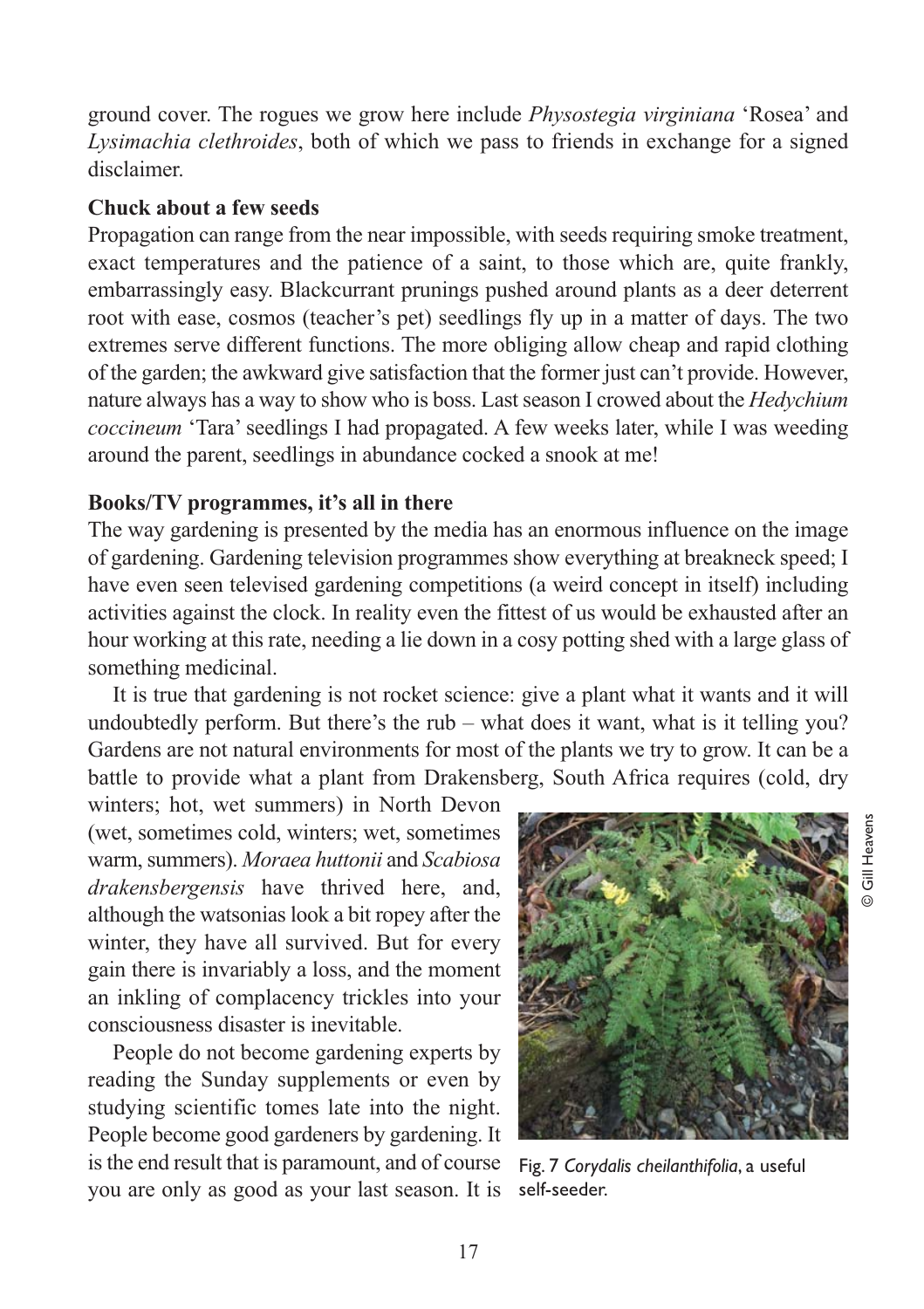immaterial that your CV includes tending the Hanging Gardens of Babylon – if in East Grinstead your roses get aphid and your lettuce eaten, this is what you will be judged on.

#### **There is nothing to do in winter**

I sit writing this with the wind beating against the window. We have had three extreme winters in a row, the coldest December in 100 years/living memory/ever (take your pick) and I truly believe that winter is the most important season of the year for the gardener (fig. 8). It is also the hardest both physically and mentally, and it is during this time that all the ground work, the foundations for the coming season, is undertaken. In *The Garden in Winter*, Rosemary Verey writes 'Fair-weather gardeners are to gardens what interior decorators are to buildings – they only know half the story'.

It is a season fraught with frustration, when inclement weather means many planned jobs have to be postponed, sometimes repeatedly. Amongst other things, we prune, make new borders, protect and care for tenders, dig out brambles, order seed, weed, clean, tidy and mulch. It would be great to leave cutting back herbaceous borders until spring, as recommended, but we simply do not have the time then. In our garden it has to be done throughout winter whenever weather permits.

Most winter work is done blind, with only good thermals and better optimism to keep the gardener going. It is a time for planning for the next year, following a grand scheme which is sometimes written or drawn, but mostly stored in the imagination (pics before and after). It can be a time of great optimism but also of great despair.

#### **Mistakes don't matter, you start afresh each year**

There is an element of truth in this, naturally. But it doesn't always happen and the incessant passing of the months repeats in a groundhog-year way, again and again.

| January  | - Will this winter ever end? Is it too early to sow my tomatoes?         |
|----------|--------------------------------------------------------------------------|
| February | - Will this winter ever end? I wish I hadn't sown the tomatoes so early. |
| March    | - Will this winter ever end? The tomatoes are very leggy.                |
| April    | - Why isn't anything growing? Must stake everything.                     |
| May      | - Mmm, maybe things aren't so bad, put away the long johns.              |
| June     | $-$ Hey, pretty good.                                                    |
| July     | - Tomatoes are yummy. Not bad but maybe a few changes for next year.     |
| August   | - Surely winter's not here already. The garden is a mess, why didn't I   |
|          | stake more?                                                              |
|          | September – The whole garden has to be redesigned for next year.         |
|          | October – Dust off the long johns.                                       |
|          | November – Wet Gloom.                                                    |
|          | December $-$ Cold wet gloom.                                             |
|          |                                                                          |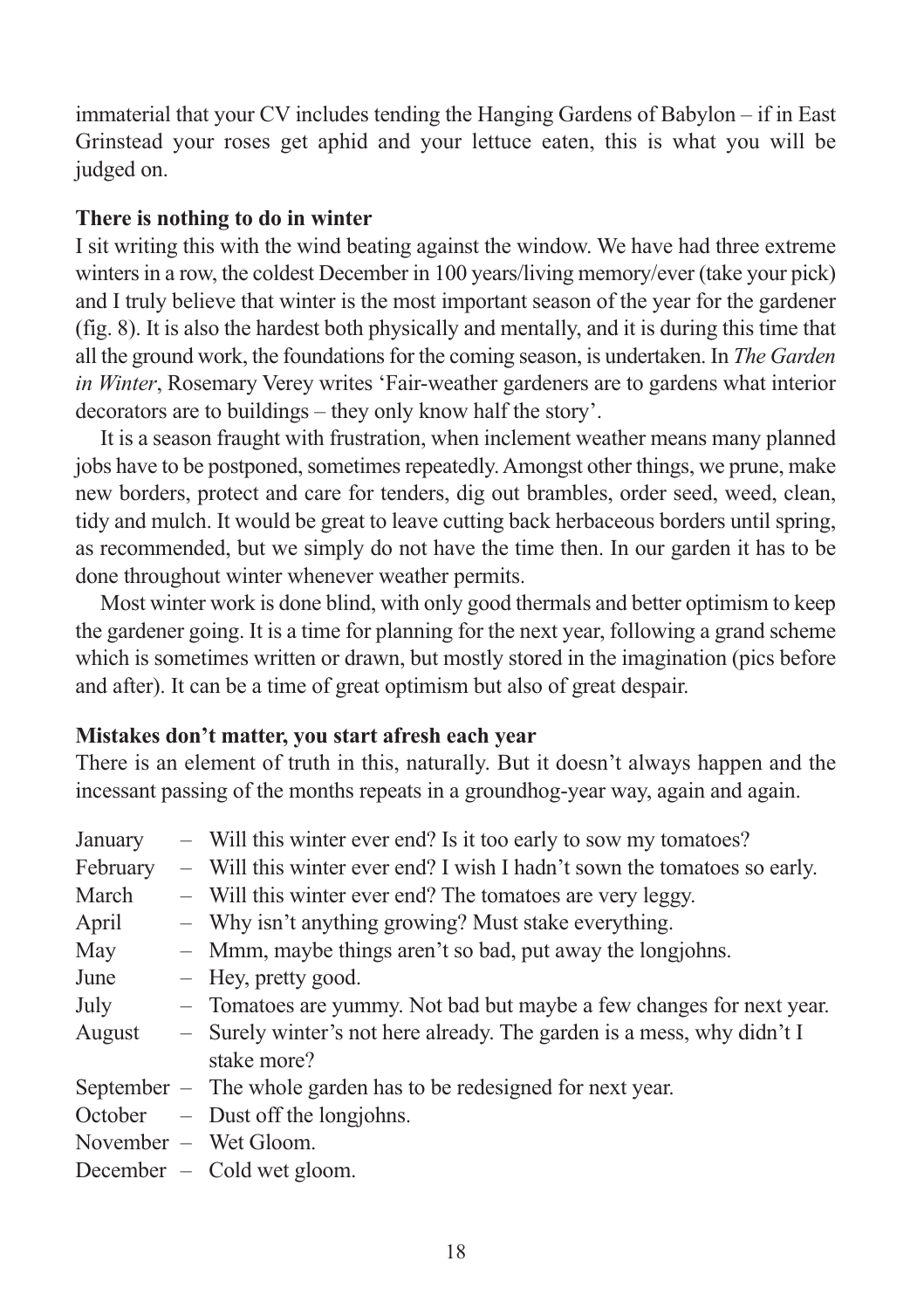One morning recently I woke up and thought, do you know what, I don't think I want to be a gardener any more. To be honest, what's the point. Everyone thinks its easy. Year after year, Canute like, I weed, prune and wage guerrilla warfare on molluscs, I'm never going to win, its never going to be finished. I'm well aware that if I were to stop for a short time it would be as if I had never been there. Who else would undertake a career that was so demoralisingly, unflinchingly, tediously, uncompleteable!



Fig. 8 Winter is the most important season of the year for the gardener.

The forgiving nature of gardening does, however, mean that we have the opportunity to learn from our mistakes and correct them for the following year: you can wipe the slate clean and start, if not quite again, then almost.

#### **I just wander about gazing at things**

It is extremely important to be able to spot things both wrong and right in the garden promptly. Sometimes they can be extremely subtle changes, perhaps of colour, or change in habit, or just an inkling that further investigation is needed. This is what a former

tutor of mine called "green eyes", which are far more important than green fingers. Early recognition is imperative for effective pest and disease control, or to detect that a plant is failing in its growing conditions. It is certainly not an easy thing to do, and it is integral to maintaining a healthy and therefore productive and beautiful garden. This, of course, in turn, makes life easier for the gardener.

For lifting the spirit, there can be nothing better than spotting the first buds swelling in early spring such as



Fig. 9 *Clematis armandii* buds lift the spirits.